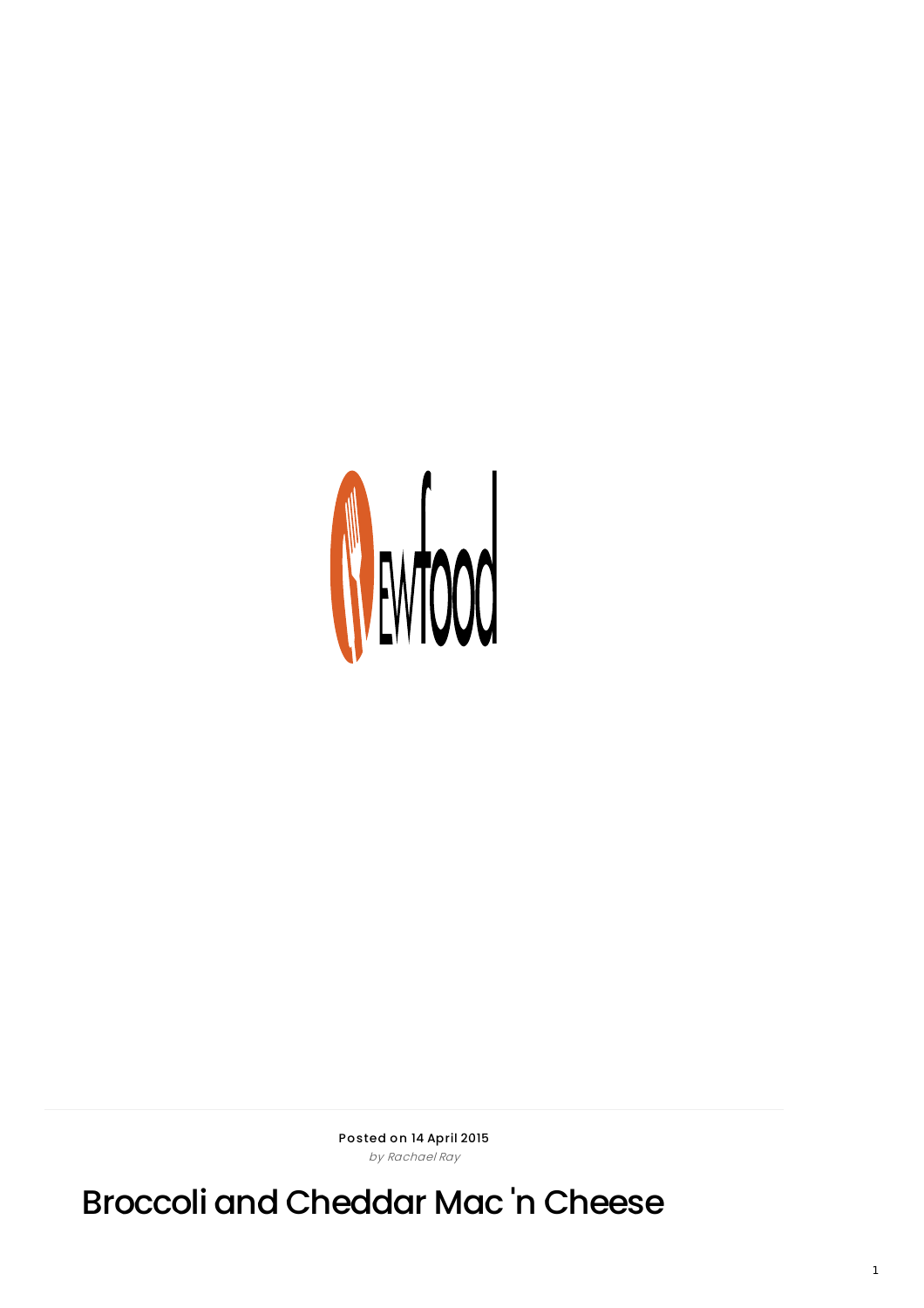

## Ingredients

Salt 1 pound whole wheat or whole grain penne with lines 2 bundles broccolini, trimmed and cut into 1-inch lengths or 1 large head broccoli, trimmed and cut into small florets 4 tablespoons butter 2 cloves garlic, finely chopped 3 tablespoons flour 1/2 cup chicken stock 2 cups milk 2 1/2 cups extra-sharp yellow cheddar cheese, divided Pepper 1/4 cup chives, chopped or 2 scallions, thinly sliced (optional)

## Preparation

- 1 1. Pre-heat the broiler.
- 2 2. Bring a large pot of water to a boil for the pasta.
- 3 3. Salt the water and cook the pasta to al dente, according to the package directions (about 10-12 minutes total, depending on the brand). When the pasta has been cooking for a couple of minutes, add the broccolini or broccoli to the water and finish cooking everything together, 8 minutes more.
- 4 4. Meanwhile, melt the butter in a saucepot over medium heat.
- 5 5. Add the garlic and cook for 2-3 minutes.
- 6 6. Whisk in the flour and cook for 1 minute, then whisk in the stock and milk.
- 7 7. Let the sauce thicken to coat the back of a spoon
- 8 stir in 2 cups of cheese and season with salt and pepper.
- 9 8. Drain the pasta and broccoli and toss with the sauce.
- 10 9. Adjust the seasonings, to taste.
- 11 10. Place in a large casserole dish and top with the remaining cheese and chives or scallions, then place under the broiler to bubble and brown the top.

## Cooks Note